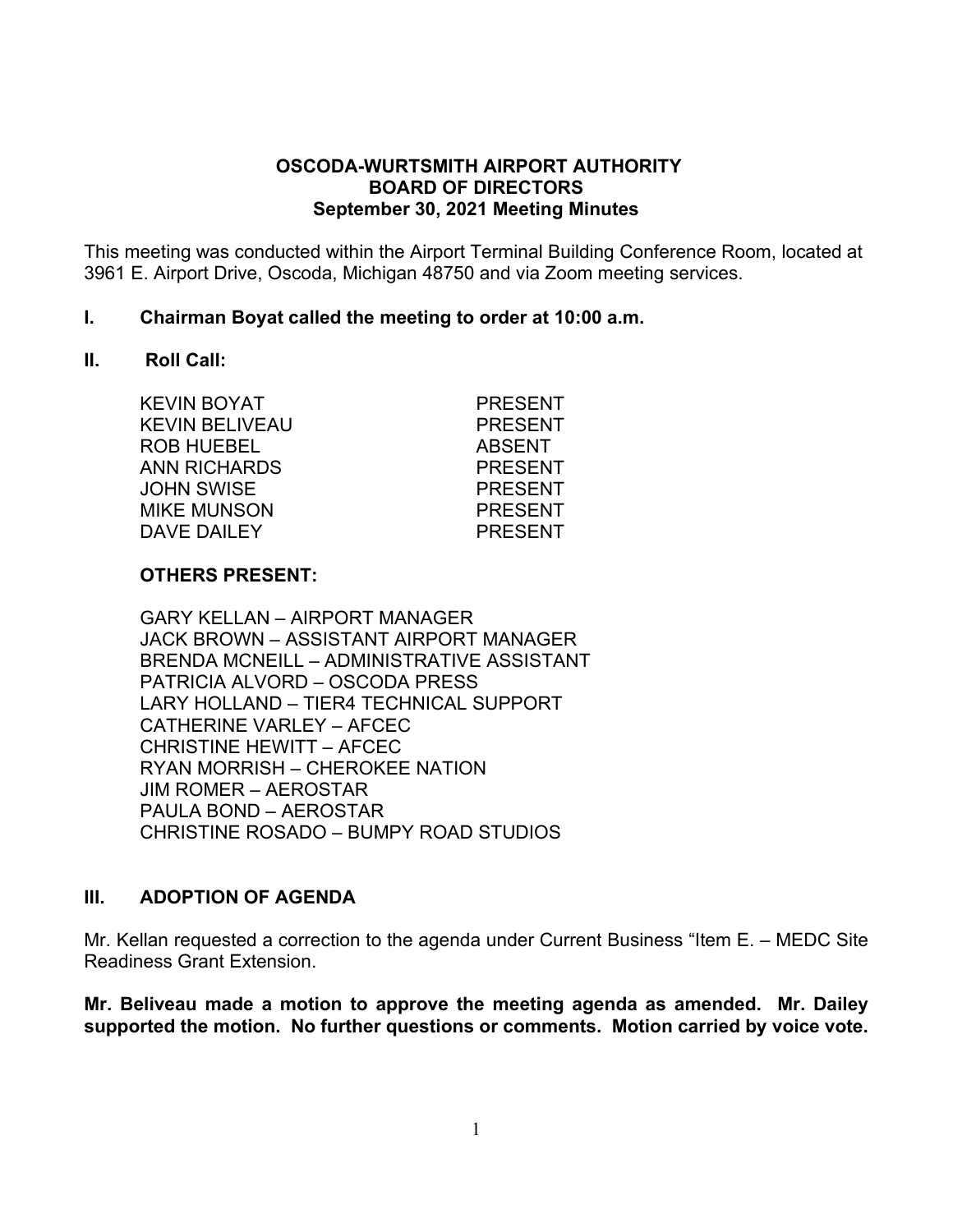# **IV. Mr. Clay Albert Retirement Ceremony**

Mr. Boyat recognized and thanked Mr. Albert for his service to OWAA as the airfield lighting system technician and as a member of the building and airfield maintenance team. Mr. Albert is preparing to retire from his position.

## **V. AFCEC Installation Restoration Action Plans**

Dr. Catherine Varley representing the Air Force Civil Engineer Center (AFCEC) and Paula Bond of Aerostar, provided a presentation regarding Air Force plans for implementing environmental restoration actions involving OWA properties. Opportunities for questions and answers were available.

# **VI. Approval of August 19, 2021 Meeting Minutes**

Mr. Boyat called for a motion to accept the August 19, 2021 Meeting Minutes.

**Mr. Dailey made a motion to accept the August 19, 2021 Meeting Minutes. Mr. Munson supported the motion. There were no further questions or comments. Motion carried by voice vote.** 

#### **VII**. **Financial Business**

Mr. Beliveau and Mr. Kellan reviewed bank statements and financial transactions during August 2021. A list of bills processed for payment, totaling \$78,912.04 was provided to the board.

**Mr. Dailey made a motion to approve the August Financial Activities Report as presented. Mr. Swise supported the motion. Mr. Dailey, Yes, Mr. Swise, Yes, Mr. Beliveau, Yes, Ms. Richards, Yes, Mr. Munson, Yes, Mr. Boyat, Yes. Motion carried.**

#### **VIII**. **Current Business**

#### **A. Airport Terminal Roof Covering Installation Bids**

Mr. Kellan reported that the existing roof covering on the OWA Terminal building is estimated to have been installed 35 – 40 years ago. There are now signs of minor roof water leaks. Therefore, staff has completed a solicitation for bids to have a roof covering installed over the existing roof covering. Four bids have been received. Mr. Kellan reported Streng Construction had the lowest bid. The roof covering will be backed by a 20-year high wind condition warranty provided by the manufacturer.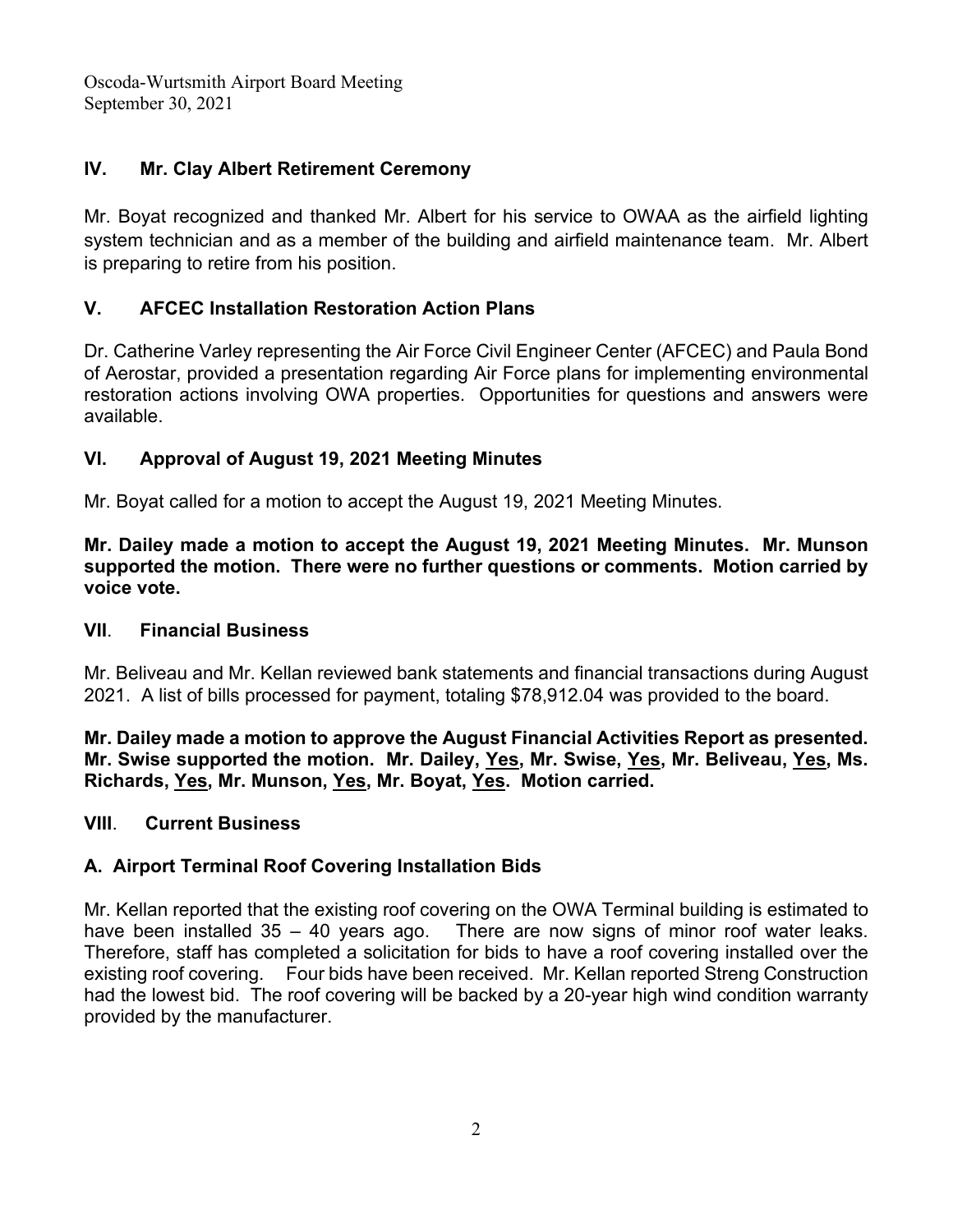| <b>Company Names</b>       | <b>Bid Amounts</b> |
|----------------------------|--------------------|
| Kawkawlin Roofing          | \$78,500           |
| Thomas Brown & Son Roofing | \$52,900           |
| <b>Great Lakes Roofing</b> | \$49,725           |
| <b>Streng Construction</b> | \$48,000           |

Mr. Kellan sought authorization to contract with Streng Construction to re-roof Building No. 14 at a price of \$48,000.

**Mr. Munson made a motion to provide authorization to contract with Streng Construction for installing a new roof covering on the OWA Terminal building No. 14. for the amount of \$48,000. Mr. Beliveau supported the motion. Mr. Beliveau, Yes, Ms. Richards, Yes, Mr. Munson, Yes, Mr. Dailey, Yes, Mr. Swise, Yes, Mr. Boyat, Yes. Motion carried.**

#### **B. Engineering/Planning Consultant Selection**

During the August 19<sup>th</sup> meeting the Airport Board was informed of an opportunity to secure approximately \$ 7.7 M in grant funds for repaving OWA taxiways. A pre-requisite for securing said funding involves soliciting 'Statements of Qualifications' pursuant to retaining an engineering consulting firm to help design and implement the taxiway rehab project. The federal guidelines allow the Airport Authority to also bundle other projects that are envisioned for completion. As a result, the procurement results in retaining a selected consultant for five-years . The projects and services to be provided are summarized as follows:

Airport planning, architectural / engineering design, soliciting construction bids and providing construction inspection / administration services involving the following projects:

- Rehabilitate Taxiway A, Parallel to Runway 7/25, and Connector Taxiways B and C
- Rehabilitate or Reconstruct Lighting along Taxiways A, B, C, D and E
- Rehabilitate East General Aviation Hangar Access Pavement
- Rehabilitate Taxiway E Phase 2
- Rehabilitate Iosco Apron Phase 3
- Rehabilitate General Aviation Apron
- Airfield Paint Marking and Crack Sealing
- Rehabilitate and Modification of Former Military Aircraft Hangars
- Construct General Aviation Hangars

Additional Services: Incidental services, such as minor Airport Layout Plan updates, programming, drainage improvements, environmental review, approach clearing, paint marking, crack sealing, navigation aids, airfield lighting, land acquisition, and/or planning/user survey studies may be performed in association with the listed projects - - as funding and constructability allow. Therefore, the selected Consultant may be asked to perform said additional work as part of this procurement action.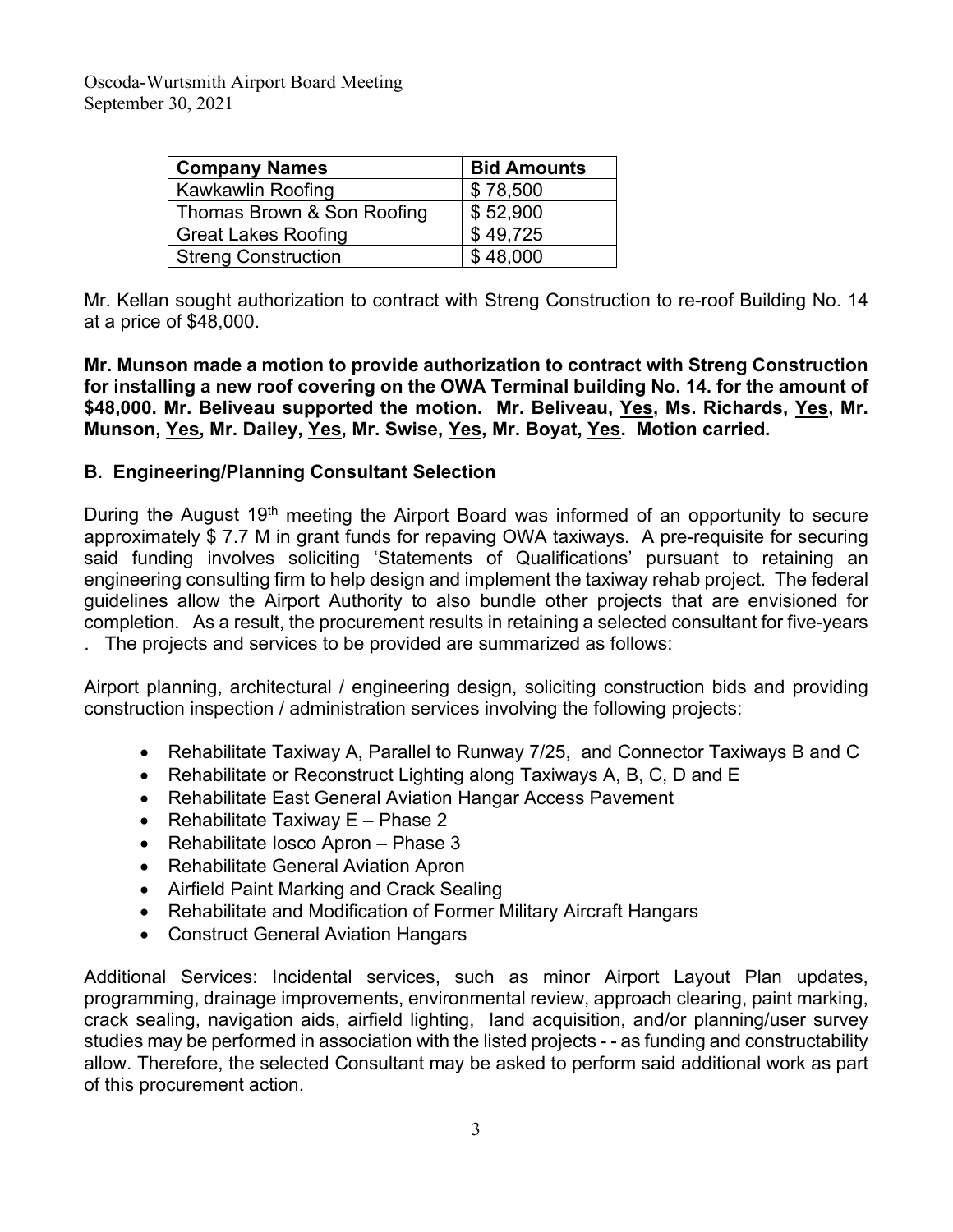Staff has completed the solicitation for 'Statements of Qualifications'. Those efforts included advertising on the MDOT – Aeronautics website and direct mailing to six (6) engineering consulting firms that specialize in airport support services. As a reference, a copy of the Airport Authority's solicitation had been provided with meeting information materials.

In accordance with FAA procurement guidelines, this initial solicitation is limited to 'Qualification Based Selection'. Therefore, engineering consultant fees are not presented or discussed during this initial selection phase. Instead, fees will be developed and negotiated at the time in which each project is being prepared for implementation. That subsequent process includes efforts to determine if proposed fees are reasonable by securing Independent Fee Estimates from thirdparty engineering firms.

Two engineering consultant firms submitted 'Statements of Qualifications' in response to the recent OWAA solicitation. Members of the Executive Committee have reviewed and scored those 'Statements of Qualifications' in accordance with specified guidelines. Those efforts have resulted in a recommendation to retain the services of Mead & Hunt Inc.

**Mr. Dailey made a motion to accept the Executive Committee's recommendation to retain Mead & Hunt Inc. to serve as OWAA's retained Engineering Consultant during design and implementation of the projects listed within the solicitation document. Mr. Beliveau supported the motion. Ms. Richards, Yes, Mr. Munson, Yes, Mr. Dailey, Yes, Mr. Swise, Yes, Mr. Beliveau, Yes, Mr. Boyat, Yes. Motion carried.**

#### **C. Oscoda Engine Services Lease Extension**

Oscoda Engine Services leases a jet engine testing facility and six (6) buildings from OWAA . The term of that lease is currently due to expire on September 30, 2021. The lease provides Oscoda Engine Services with options to extend tenancy for two additional 1-year increments. In order to qualify for lease extensions, tenants are required to be current with rent payments and other obligations of the lease agreement. During the term of this lease Oscoda Engine Services has from time-to-time gotten behind on lease payments.

During the most recent rent delinquency, Oscoda Engine Services got 2 -3 months behind. In response to that delinquency, members of the Executive Committee and Staff had a meeting with representatives of Oscoda Engine Services. That discussion resulted in developing a plan for Oscoda Engine Services to catch up on lease payments and other obligations of the lease agreement. Oscoda Engine Services has since satisfied all obligations of that plan.

Mr. Kellan suggested authorizing one additional 1- year lease extension at this time, under the condition that the company continues to perform in accordance with requirements of the lease agreement. The airport will be proactive in monitoring the extension and providing updates to the Airport Board.

Mr. Dailey asked if the extension was not provided, is there another company that would be interested? Mr. Kellan said there has been interest by the Kalitta organization. Mr. Beliveau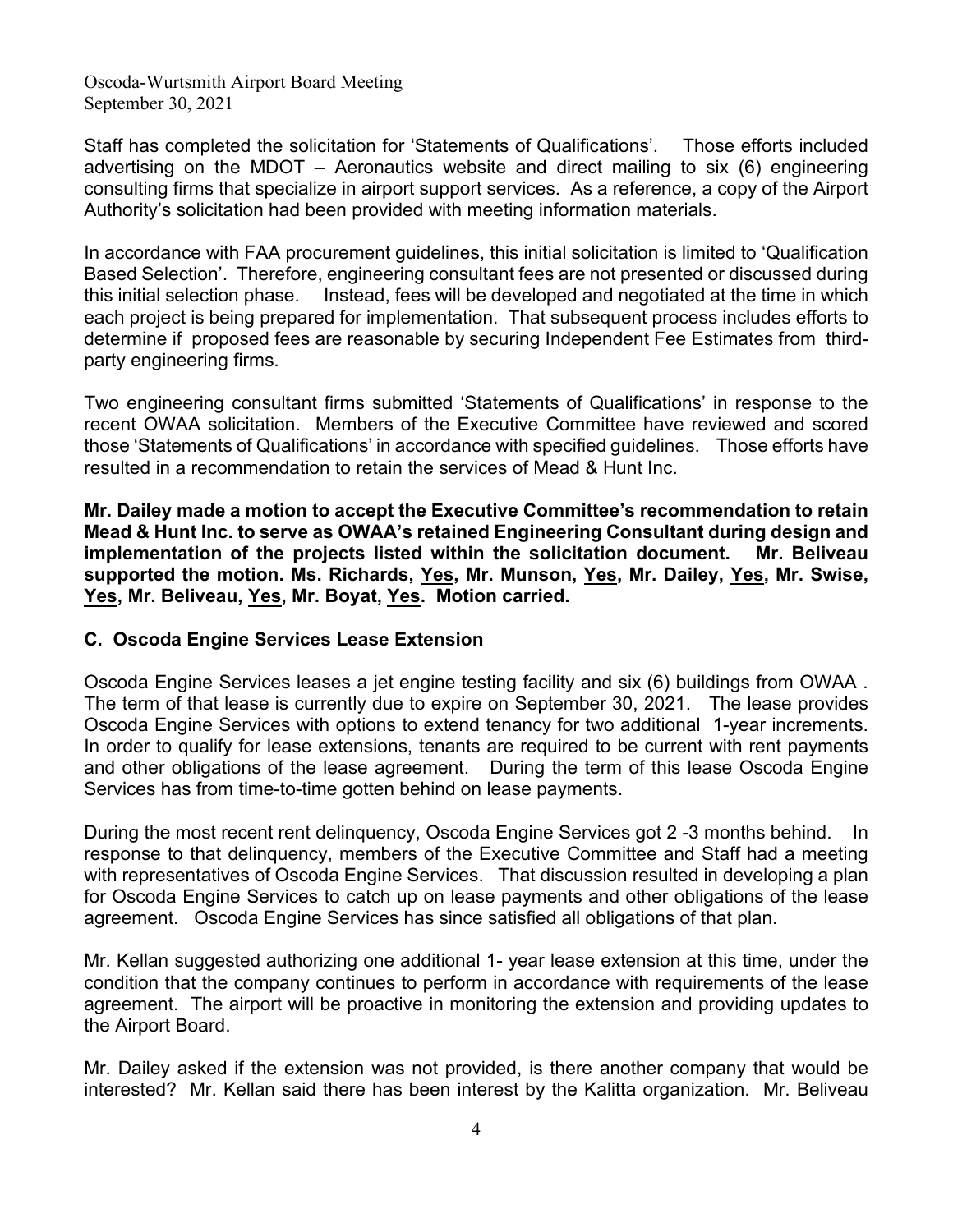cautioned board members that the offer from Kalitta Air would significantly reduce the rent. Mr. Beliveau added that the company's explanation was mostly covid related which grounded a very large portion of their inventories of aviation equipment. When their inventories came back the company was able to make the Airport a priority to get caught up. Mr. Munson and Mr. Boyat expressed agreement with Mr. Beliveau's description.

**Ms. Richards made a motion to extend the leasing of OWAA owned facilities by Oscoda Engine Services for an additional one-year term. Mr. Swise supported the motion. Mr. Munson, Yes, Mr. Dailey, Yes, Mr. Swise, Yes, Mr. Beliveau, Yes, Ms. Richards, Yes, Mr. Boyat, Yes. Motion carried.**

# **D. Airport Director Recruitment – Schedule Special Meetings**

The services of Gov HR USA have been retained for recruiting applicants to serve as OWAA Airport Director. Copies of the Consultant's September progress report and implementation schedule were provided to the board. Mr. Kellan reported that the work plan is now approaching Phase 4, as listed within the original schedule and further described within the progress report. In keeping with the schedule, Staff and the Consultant are seeking to now conduct a special meeting of the OWAA Board. The proposed dates for a first special meeting are Monday, October 4, 2021 or Tuesday October 5, 2021. As for the second special meeting, selection of a date during the week of October 25, 2021 was requested.

The board members agreed to schedule the first special meeting for 5:00 p.m. meeting on Tuesday, October 5, 2021.

As for scheduling a meeting date for the week of October 25, the board agreed to hold off scheduling that second meeting until their meeting on October 5, 2021.

#### **E. Site Development Planning Grant – MEDC**

Mr. Kellan reminded members of the Airport Board that the Airport Authority was administering a grant from Michigan Economic Development Commission (MEDC). The grant was awarded for Development Site Readiness Planning and it was due to expire during August, 2021. Mr. Kellan reported that the grant had been significantly underspent. Only \$56,000 had been utilized from the \$130,000 budget. Therefore, representatives of MEDC are offering to extend the grant for one additional year. This extension was offered to pay for costs associated with evaluating and planning to rehabilitate the Wurtsmith railroad tracks.

**Mr. Beliveau made a motion for Chairman Boyat to sign the grant agreement extension with Michigan Economic Development Commission (MEDC) for one year for planning and rehabilitation of the railway that services the airport properties. Mr. Swise supported the motion. Mr. Beliveau, Yes, Ms. Richards, Yes, Mr. Munson, Yes, Mr. Dailey, Yes, Mr. Swise, Yes, Mr. Boyat, Yes. Motion carried.**

# **IX. Airport Manager Comments**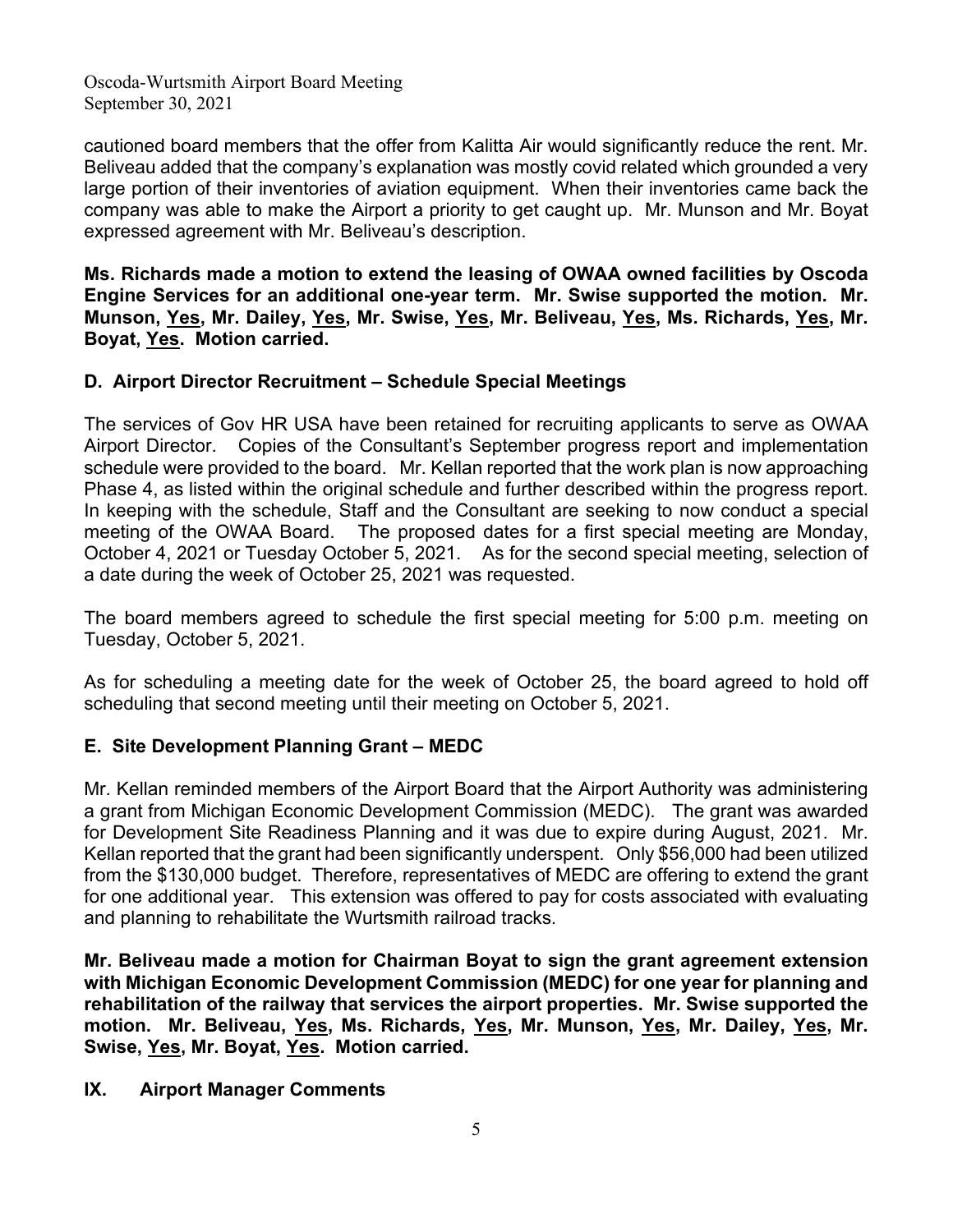# **A. Runway Crack Sealing and Paint Marking**

# **B. Taxiways Crack Sealing and Paint Marking**

Mr. Kellan reported that both crack sealing and paint marking projects were complete.

## **C. Hangar Door Maintenance and Repairs**

Mr. Brown reported having the third door for repair completed. He is currently working with the company to get parts and limit switches repaired on cell 9. The starter box on cell 10 has been rewired. Mr. Brown reported cell 12 door to be in the best condition with only cleaning and adjustments needed.

Mr. Brown said, moving forward, he would like to see a preventative maintenance program in place, starting with hangar doors 1 and 2.

## **D. EGLE Site Readiness Grant Extension**

Mr. Kellan reported the grant extension for one year, if needed, for investigating the Hangar No. 10 development site for evidence of vapor intrusion.

## **E. Timber Harvest**

Mr. Kellan reported TR Timber will be harvesting trees from along airport fence lines and some acreage properties. A map outlining the acreage to be harvested was provided to the board. The harvesting will not incur any charges and OWAA will receive approximately \$17,500.

#### **F. Business View Magazine**

Mr. Kellan reported that an article about OWA had recently been featured in Business View Magazine. The article provided a history of repurposing the former military airfield and described the vision regarding the potential addition of spaceport operations.

#### **X. Public Comments**

**Lary Holland** - Representing Tier4 Technical Support. Mr. Holland spoke about benefits of having fiber optic cables being installed to serve Oscoda-Wurtsmith properties. Mr. Holland also described the Destination Oscoda website.

#### **XI. Board Members Comments**

**Mr. Dailey** provided a report of his activities and interactions while attending the North American Space Summit.

**Mr. Munson** also spoke about the benefits of attending the North American Space Summit and the Michigan Airports Conference.